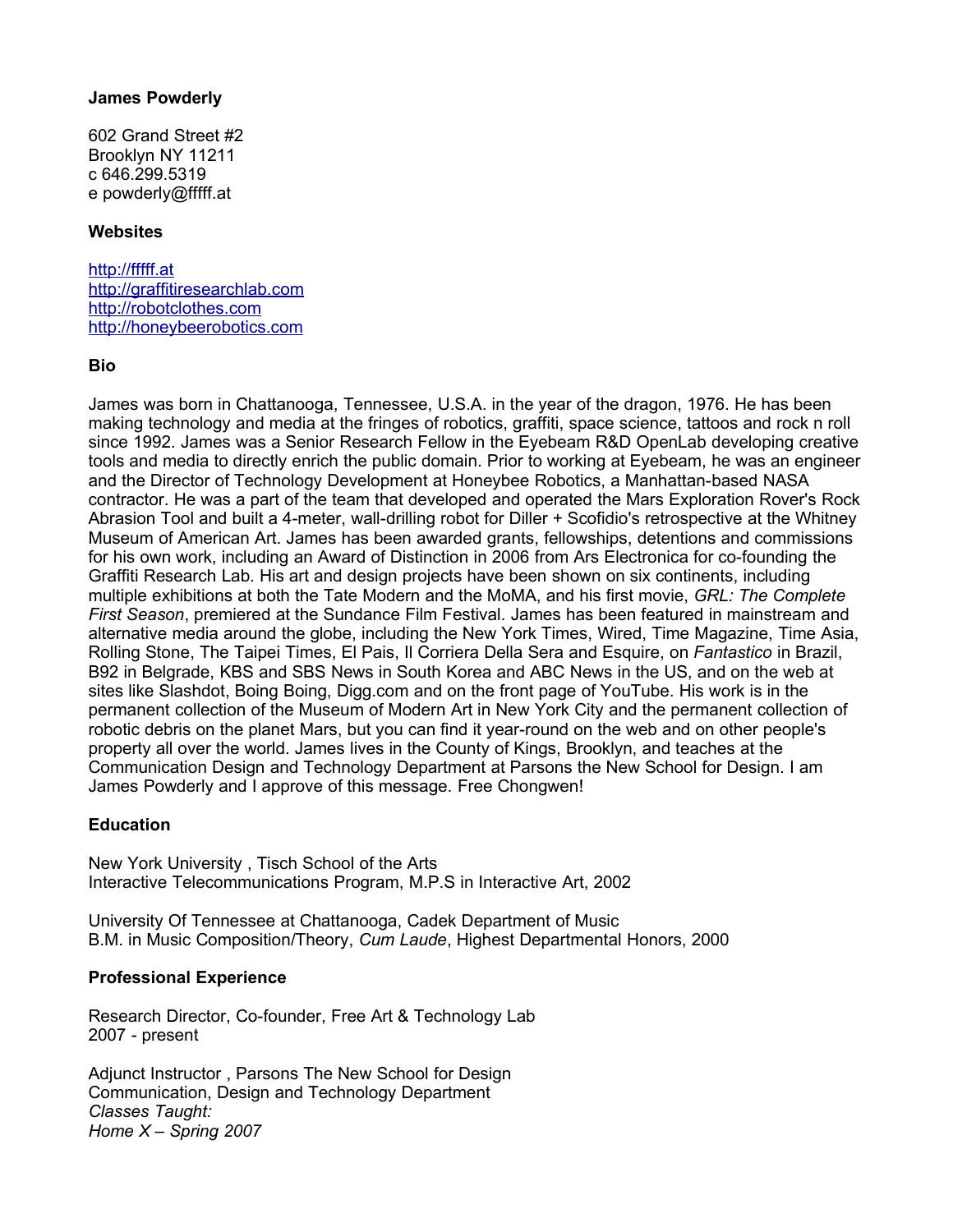*Internet Famous – Fall 2007, Fall 2008 Field Guide for Public Works - Spring 2008, Fall 2008*

Senior Research Fellow, Eyebeam Art and Technology Center R&D OpenLab 2006 - 2007

Research Fellow, Eyebeam Art and Technology Center R&D OpenLab 2005 - 2006

Director of Technology Development, Honeybee Robotics 2005

Applications Engineer, Honeybee Robotics Technology Development Group 2004 - 2005

Engineering Technician, Lab Foreman, Honeybee Robotics 2002 - 2004

Adjunct Instructor, Pratt Academy of Art and Design *Classes Taught: Gizmos and Gadgets -- Fall 2002* 2002

Co-founder and Lead Engineer, Robot Clothes 2001 - 2003

Graduate Assistant, New York University, Interactive Telecommunications Program 2000 - 2002

Editor In chief, Sequoyah Review, University of Tennessee at Chattanooga 1999

#### **Selected Exhibitions and Performances**

### *2009*

The Centre Pompidou Graffiti Research Lab performance and exhibition Paris, France, TBD

SXSW Festival Keynote Speech Austin, Texas, USA, March

Indian Institute of Technology IIT Technology Festival Exhibition and Performance Mumbai, India, January

### *2008*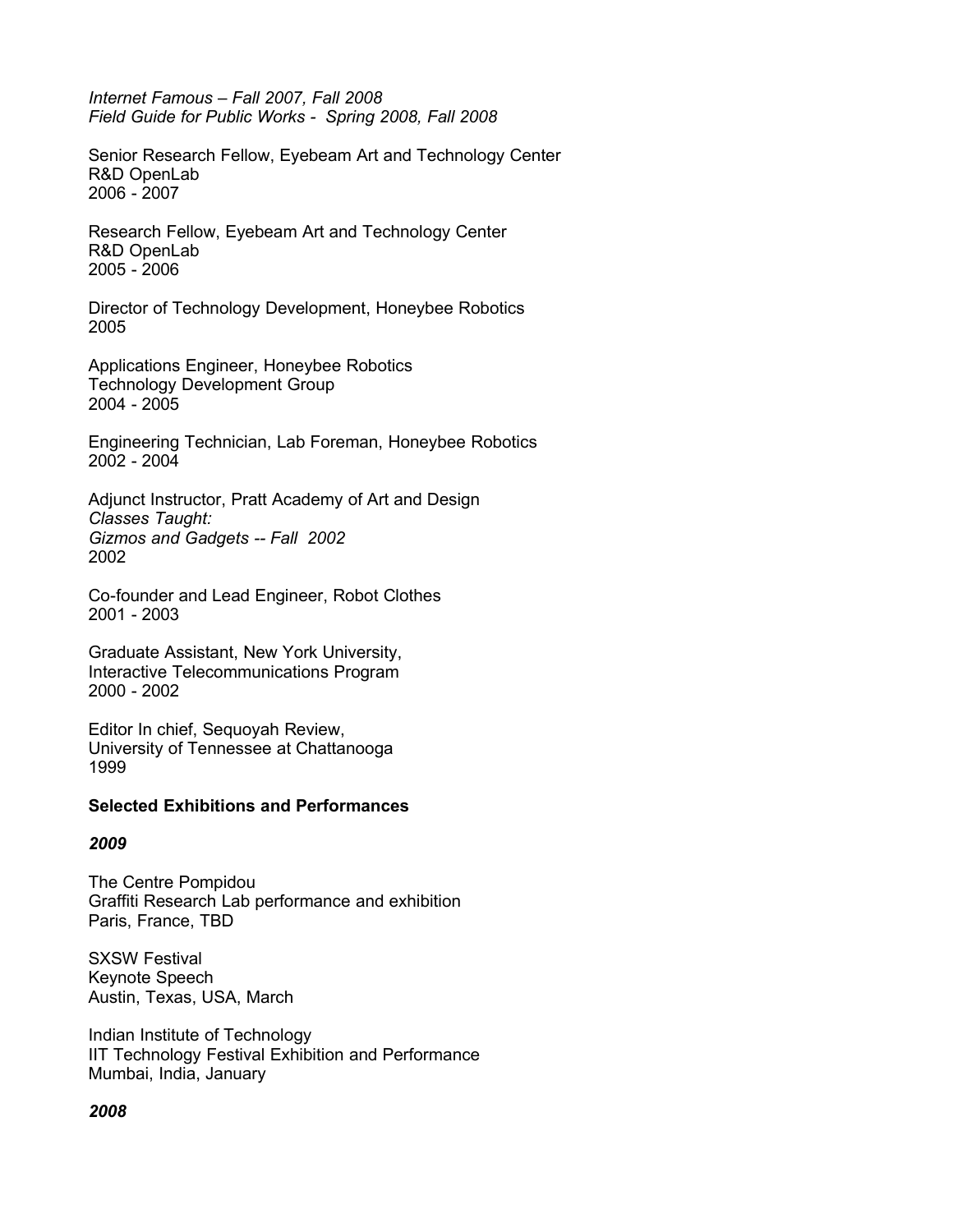**DesCors** AIA New Orleans GRL L.A.S.E.R. Tag New Orleans, Louisiana, USA, December

Genart Vanguard Art Basel Miami GRL performance and exhibition Miami, Florida, USA, December

Museum of Modern Art *Rough Cut: Design Takes a Sharp Edge* The Philip Johnson Architecture and Design Galleries GRL L.A.S.E.R. Tag New York, New York, USA, November

Elizabeth Foundation for the Arts Beyond A Memorable Fancy Exhibition *The Green Lantern* New York, New York, USA, November

Seoul Design Olympiad 2008 Design is Air L.E.D. Throwies Seoul, South Korea, October

Seongnam Art Center Universal Electronic Art *The Green Lantern* Seoul, South Korea, October

Sangsangmadang Works: Social Intervention *GRL: The Complete First Season* (in Korean) Seoul, South Korea, October

GRL in Perugia L.A.S.E.R. Tag Perugia, Italy, October

Experimenta Design Amsterdam 2008 GRL performance and exhibition Amsterdam, The Netherlands, September

The Red Mansion Foundation *DOWN TOWN PRODUCTION: An Exhibition of Chinese Urban Art* L.A.S.E.R. Tag with MC Yan and the Tate Modern London, U.K., September

Nuart 2008 GRL performance and exhibition Stavanger, Norway, September

EIZONE L.A.S.E.R. Tag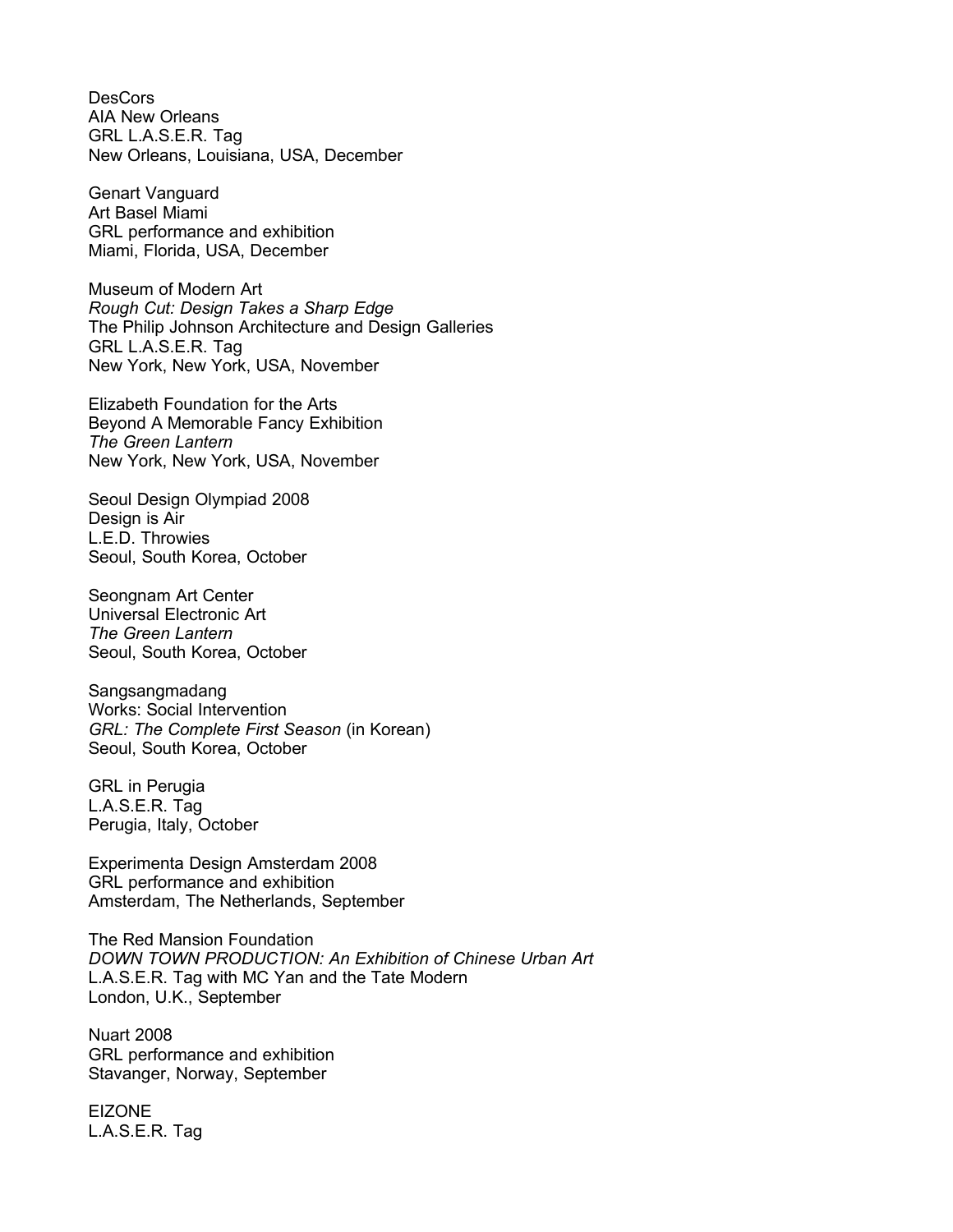Yokohama, Japan, September

APMT GRL performance and exhibition Tokyo, Japan, August

FILE 08 GRL L.A.S.E.R. Tag Sao Paulo, Brazil, August

BELEF 08 GRL L.A.S.E.R. Tag Belgrade, Serbia, July

The Total Museum GRL performance and video exhibition Seoul, South Korea, July

Gallery Anno Domini *Department of Homeland Graffiti Liquidation Sale* San Jose, California, USA, June

Brooklyn Academy of Music *GRL: The Complete First Season* Brooklyn, NY, USA, June

Street Art, Tate Museum of Modern Art GRL L.A.S.E.R. Tag London, UK, June

Seoul Digital Forum Urban Design presentation Seoul, South Korea, May

Museum of Modern Art Pop Rally Series *GRL: The Complete First Season* New York, NY, May

Adelaide Bank Festival of the Arts, GRL Master Class, performance and exhibition Adelaide, Australia, March

Spark Festival University of Minnesota GRL performance and workshop Minneapolis, Minnesota, USA, March

LightWave Festival Trinity College GRL L.A.S.E.R Tag Dublin, Ireland, February

Museum of Modern Art *Design and the Elastic Mind*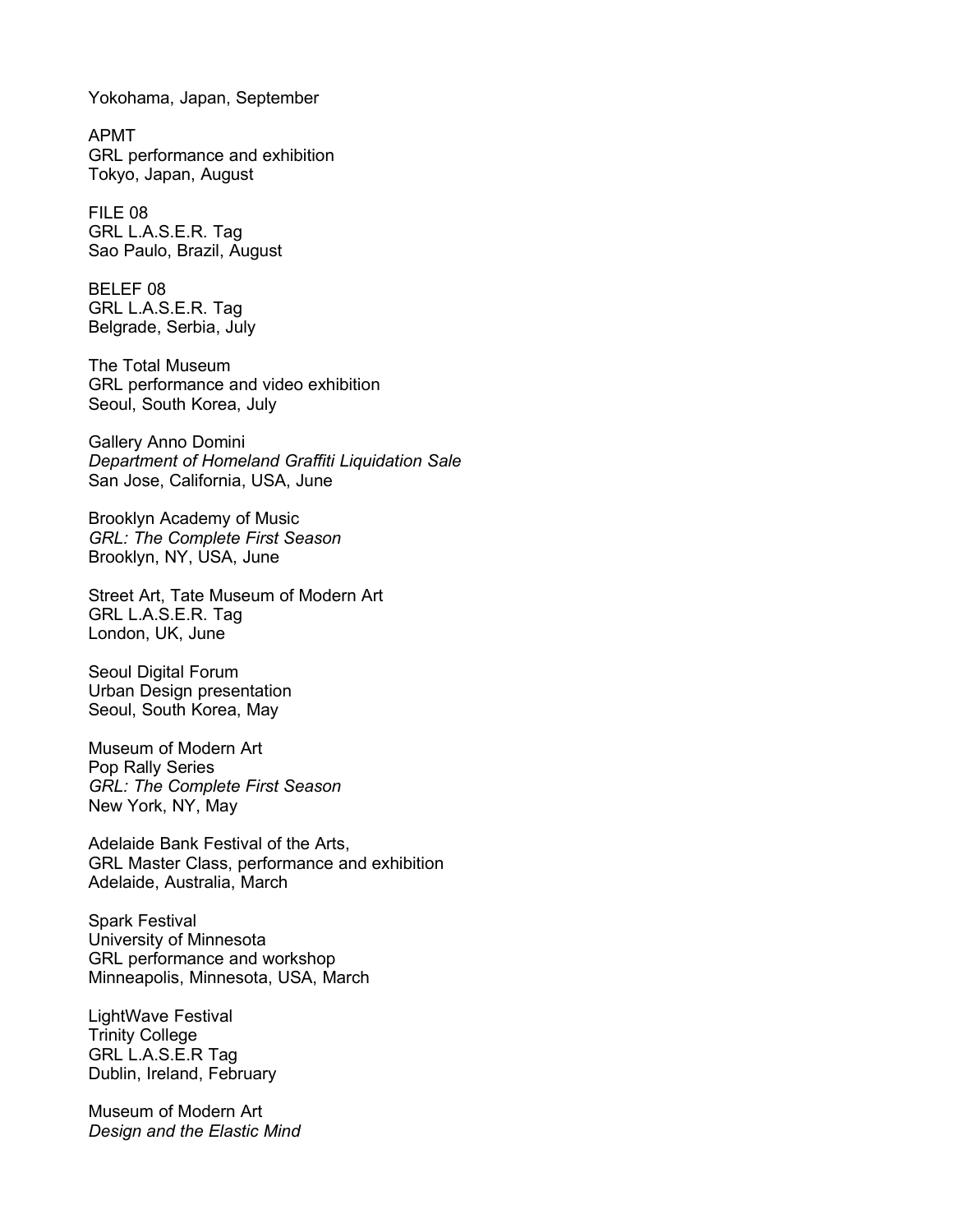GRL L.A.S.E.R. Tag New York, NY, USA, February

Sundance Film Festival New Frontier GRL L.A.S.E.R. Tag *GRL: The Complete First Season* (premiere) Park City, Utah, January

#### *2007*

Festival Luminis GRL L.A.S.E.R. Tag Lausanne, Switzerland

Enzimi GRL L.A.S.E.R. Tag Rome, Italy

Taiwan Digital Art Festival GRL performance and exhibition Taipei, Taiwan

Microwave Festival GRL L.A.S.E.R. Tag Hong Kong, China

Gadget-Off Liberty Science Center Presentation New York, NY, USA

Nuit Blanche GRL performance and exhibition Toronto, Canada

**Transitio** GRL performance and exhibition Mexico City, Mexico

ARS Electronica, Second City GRL performance and exhibition Linz, Austria

Maker Faire **Presentation** San Mateo, California, USA

Creator Series, Tomorrow Unlimited GRL exhibition Los Angeles, California

Creator Series, Tomorrow Unlimited GRL performance and exhibition New York, NY, USA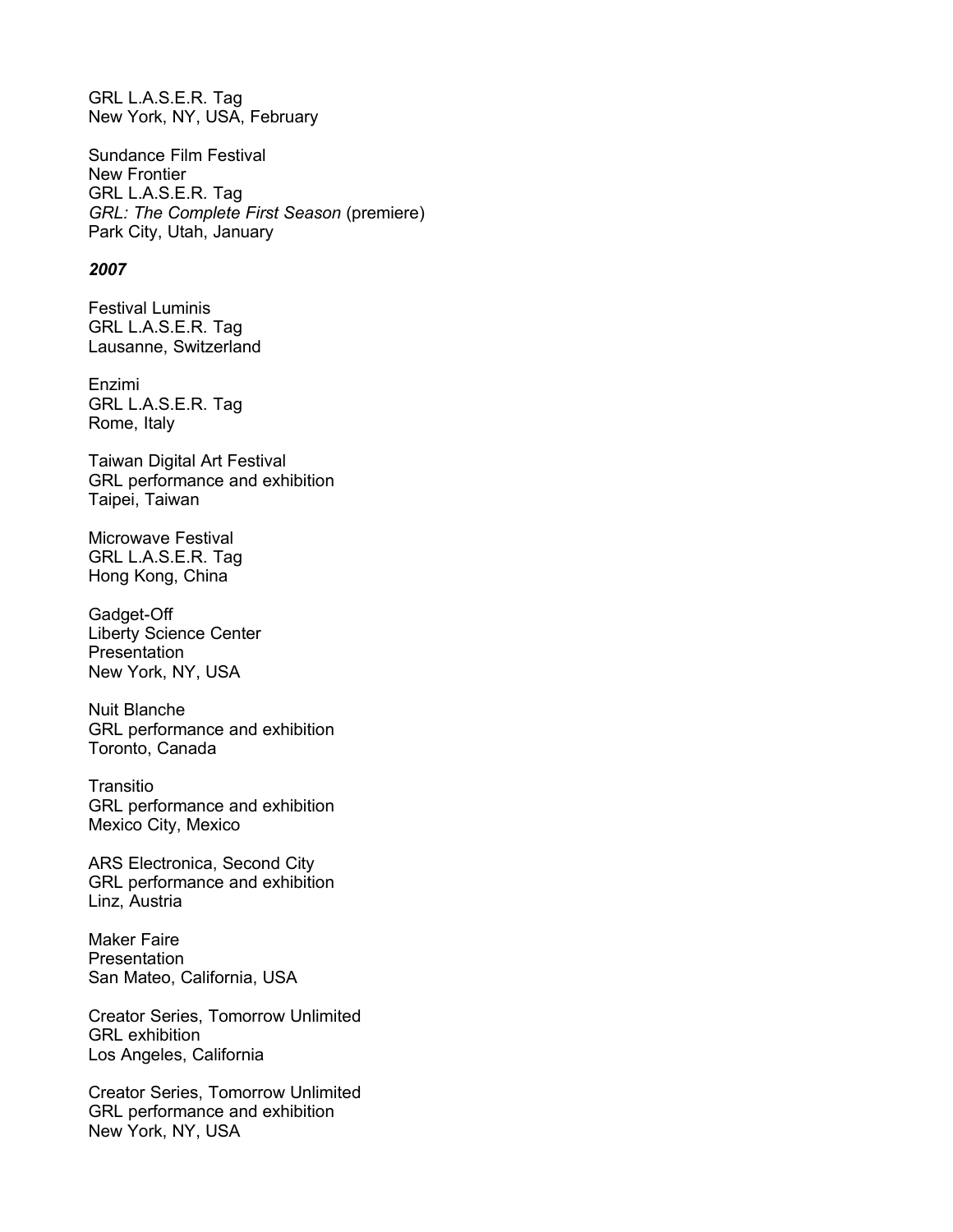OFFF GRL performance and exhibition Barcelona, Spain

Klein Art Gallery *Wildflower Meadow Glacier* Philadelphia, Pennsylvania, USA

Laboral GRL performace and workshop Gijon, Spain

Open City - Eyebeam (Curated & Exhibited) Grl performance and exhibition New York, NY, USA

Art Rotterdam GRL L.A.S.E.R. Tag commission Rotterdam, Netherlands

Lower Manhattan Cultural Council: Off the Record Commission GRL Mobile Broadcast Unit New York, NY

#### *2006*

Electrohype GRL exhibition Malmo, Sweden

Artbots Regional Show, Location One *Wildflower Meadow Glacier* New York, NY, USA

Nuart GRL performance and exhibition Stavanger, Norway

Ars Electronica (Given an Award of Distinction for GRL) GRL performance and exhibition Linz, Austria

FOO Camp **Presentation** Sebastopol, California, USA

SIGGRAPH, Guerrilla Studio GRL workshop Boston, Massachusetts, USA

Maker Faire GRL performance and exhibition San Mateo, California, USA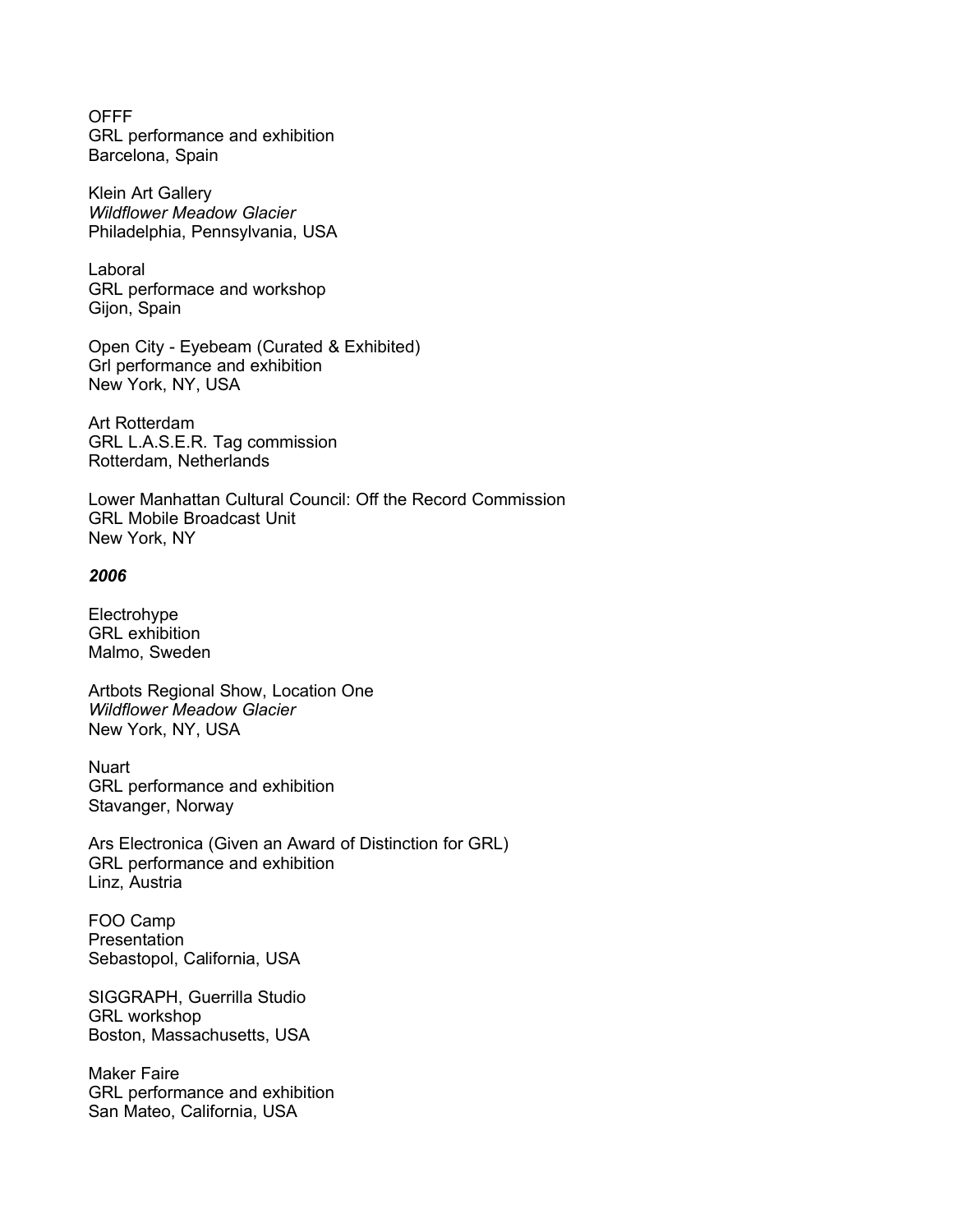Next Wave Festival, Sideshow LED Throwies Melbourne, Australia

#### *2005*

Gadget Off Presentation New York, NY, USA

Eyebeam, Holiday Hackshop. Robot Clothes Workshop New York, NY, USA

Eyebeam *Automated Biographies* Panel and Workshop New York, NY, USA

#### *2004*

**Artbots** *Wildflower Meadow Glacier* New York, NY, USA

### *2002*

Spring Show, Interactive Telecommunications Program *Natura Morte* New York, NY, USA

Fall Show, Interactive Telecommunications Program *Ill Shoes* New York, NY, USA

### *2001*

Thesis Show, Interactive Telecommunications Program *PEEK!* New York, NY, USA

Spring Physical Computing Show, Interactive Telecommunications Program *PEEK!* New York, NY, USA

ITP NYU *The Naked Show* (live nude streaming game-show) New York, NY, USA

### *2000*

Roland Hayes Concert Hall *Make it, Take it!* Chattanooga, TN, USA

The Cress Gallery, University of Tennessee at Chattanooga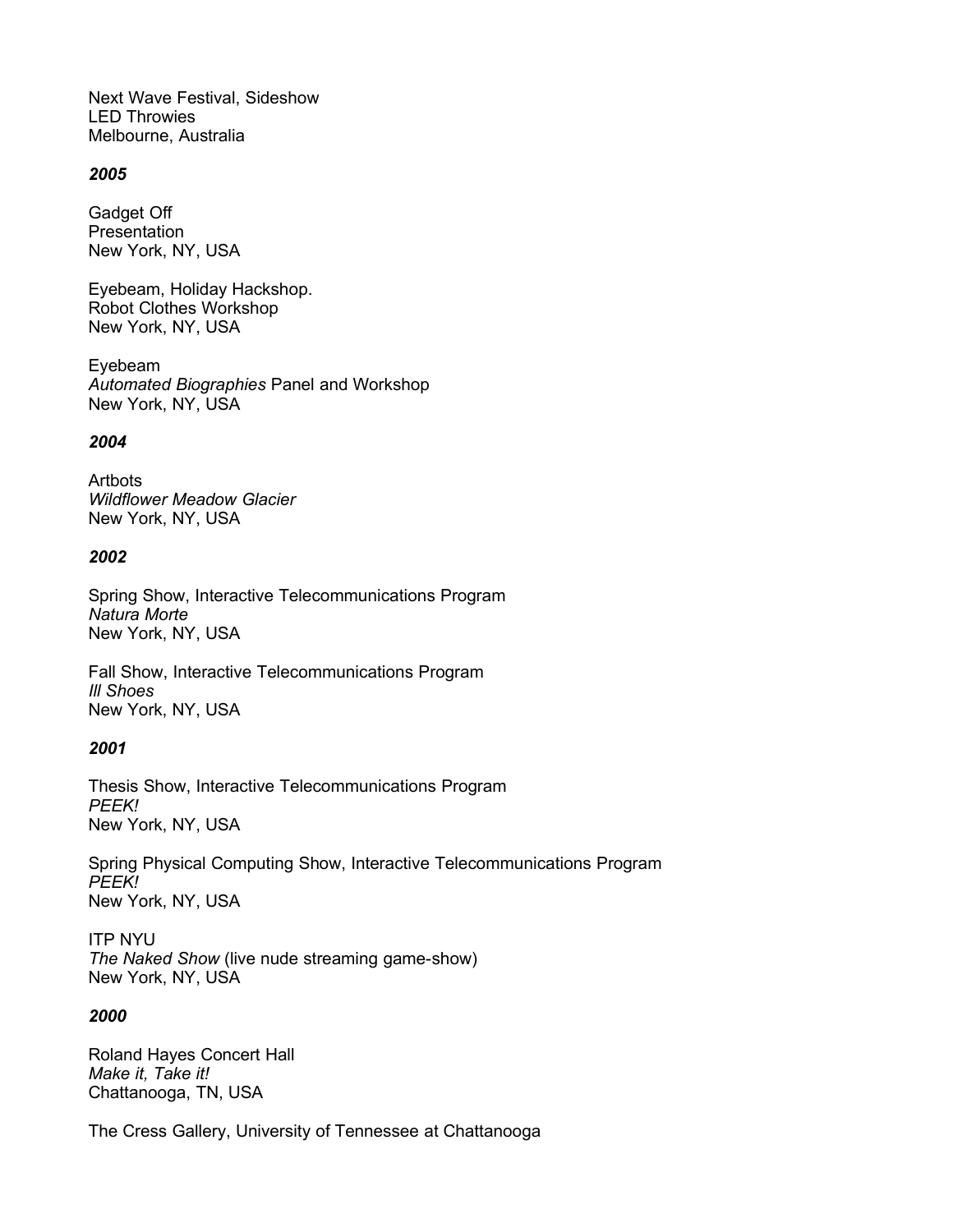*Moseia* Chattanooga, TN, USA

## *1999*

Birmingham Southern New Music Festival *Like Gold to Airy Thinness Beat* Birmingham, Alabama, USA

Cadek Conservatory *Power Lunch* Chattanooga, TN, USA

Roland Hayes Concert Hall *Mnemosyne and the Roller Coaster Dummy* Chattanooga, TN, USA

### *1998*

Cadek Conservatory *Two Pieces for Three Instruments* Chattanooga, TN, USA

## **Awards, Commissions, Grants, Residencies and Detentions**

10-day Detention at Chongwen Administrative Detention Center, PSB, 2008 Adelaide Art Festival Commission and Master Class, 2008 Cadre-Montavalo Research Residency Finalist, 2007 Liverpool Biennial Visible Virals Commission, Tate Liverpool and the 2008 European Cultural Capital Celebration, 2007 Atelier Rijksbouwmeester Commission for Art Rotterdam 2007 Eyebeam OpenLab Senior Fellowship 2006-2007 Lower Manhattan Cultural Council Off the Record Commission 2006-07 Ars Electronica, Award of Distinction in Interactive Art 2006 Eyebeam OpenLab Fellowship, 2005-2006 Eyebeam Artist in Residence Summer 2005 ITP NYU Graduate Fellowship 2000-2002 Departmental Honors, 2000 Provost Student Research Grant for "Moseia", 1999 Denman Langford Music Composition Award, 1999 Authors and Artist Scholarship, 1998 Sequoyah Review Poetry Prize, 1996

# **Book Contributions**

The Atlas of Site Specific Art, Phaidon Press, currently in production Field Guide for Public Works Volume #1, Parsons the New School for Design, U.S., 2008 Design and the Elastic Mind, MoMA Exhibition Catalog, US, 2008 Street Renegades, Francesca Gavin, UK, 2007 Space Craft: Fleeting Architecture and Hideouts, Die Gestalten Verlag, Germany, 2007 Goodbye Privacy, Ars Electronica, Austria, 2007 Simplicity, Ars Electronica, Austria, 2006 CyberArts (cover photo), Ars Electronica, Austria, 2006